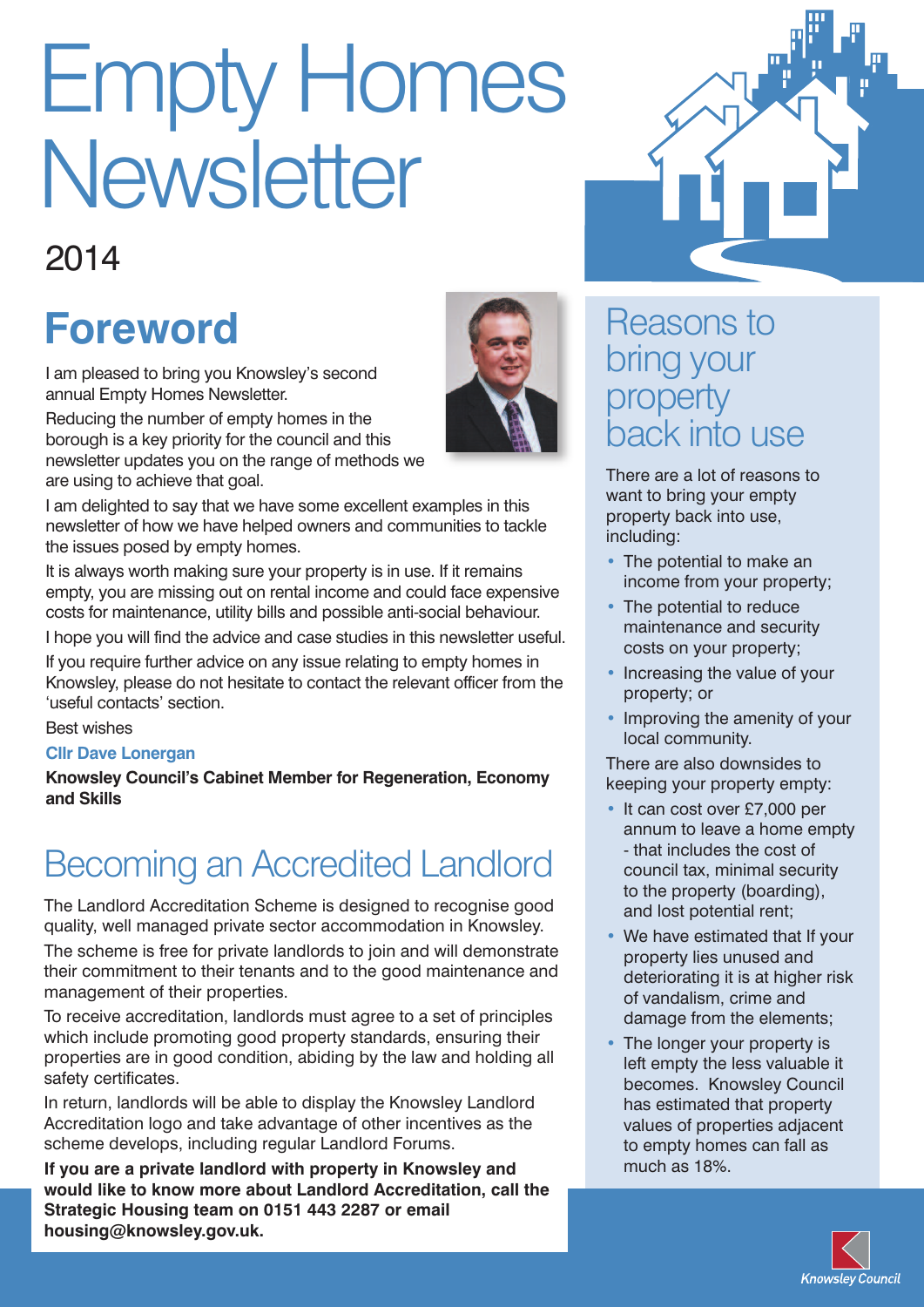# Management Orders EmptyDwelling

**In 2012's Empty Homes Newsletter we highlighted that our Strategic Housing Service provides support and guidance to bring properties back into use.**

**When our offer of assistance fails, the Housing Act 2004 offers a variety of enforcement tools which can help bring empty properties back into use. One of these options is the use of an Empty Dwelling Management Order (EDMO).**

**Knowsley Council has been successful in gaining a further four EDMOs. Two of these are highlighted below:**

#### **Meadowside Drive, Kirkby**

This property had been unoccupied since 2008. Support and advice had been given to the then owner of the property but he had failed to act upon this support.

Following an application to the Residential Property Tribunal, an Interim EDMO was granted to Knowsley Council in September 2012.



Once this was in place, it enabled Knowsley Council the to enter into negotiations with the mortgagor for the property. They subsequently agreed to sell the property to a local developer who totally refurbished the property and returned it back into use earlier this year.

Knowsley Council has now revoked this order and this property is now back in occupation.

#### **St Nicholas Road, Whiston**

If - after an interim EDMO has been granted - Strategic Housing cannot work with the owner to bring the property back into use, we have the option to make a final EDMO and carry out works in default.

This approach was used to take control of a problem property which had been left empty as a blight on the community for eight years.

Officers used the EDMO to secure the two bedroom house on St Nicholas Road in Whiston and appointed a contractor to carry out a wide range of improvement works.

Improvement works to the property consisted of a range of items including re- roofing, new kitchen, new bathroom, full electrical rewire and a full decoration of the property.

The property also received energy saving measures which included a new Gas Central Heating Boiler and



the installation of External Wall Insulation to the property.

All building works to the property were carried out by Penny Lane Builders Ltd and the energy measures were supplied and fitted by Wetherby Building Systems Ltd.

After overseeing the improvements, the Strategic Housing team handed the property over to Knowsley Housing Trust to manage.

The house has now been let out to a local resident through the Property Pool Plus allocation scheme.

This resident was under-occupying her previous home so the availability of this property allowed her to successfully downsize and consequently avoid the bedroom tax.

You can see how we have transformed this property at http://www.youtube.com/watch?v=KN058da78HU

**These two examples highlight how an EDMO can be used to successfully bring long term empty properties back into use and maximise the best use of our existing housing in the borough.**

**Where necessary, Strategic Housing plan to continue to use EDMOs as a tool to bring similar long term empty properties back into use and will provide a further update in our next newsletter.**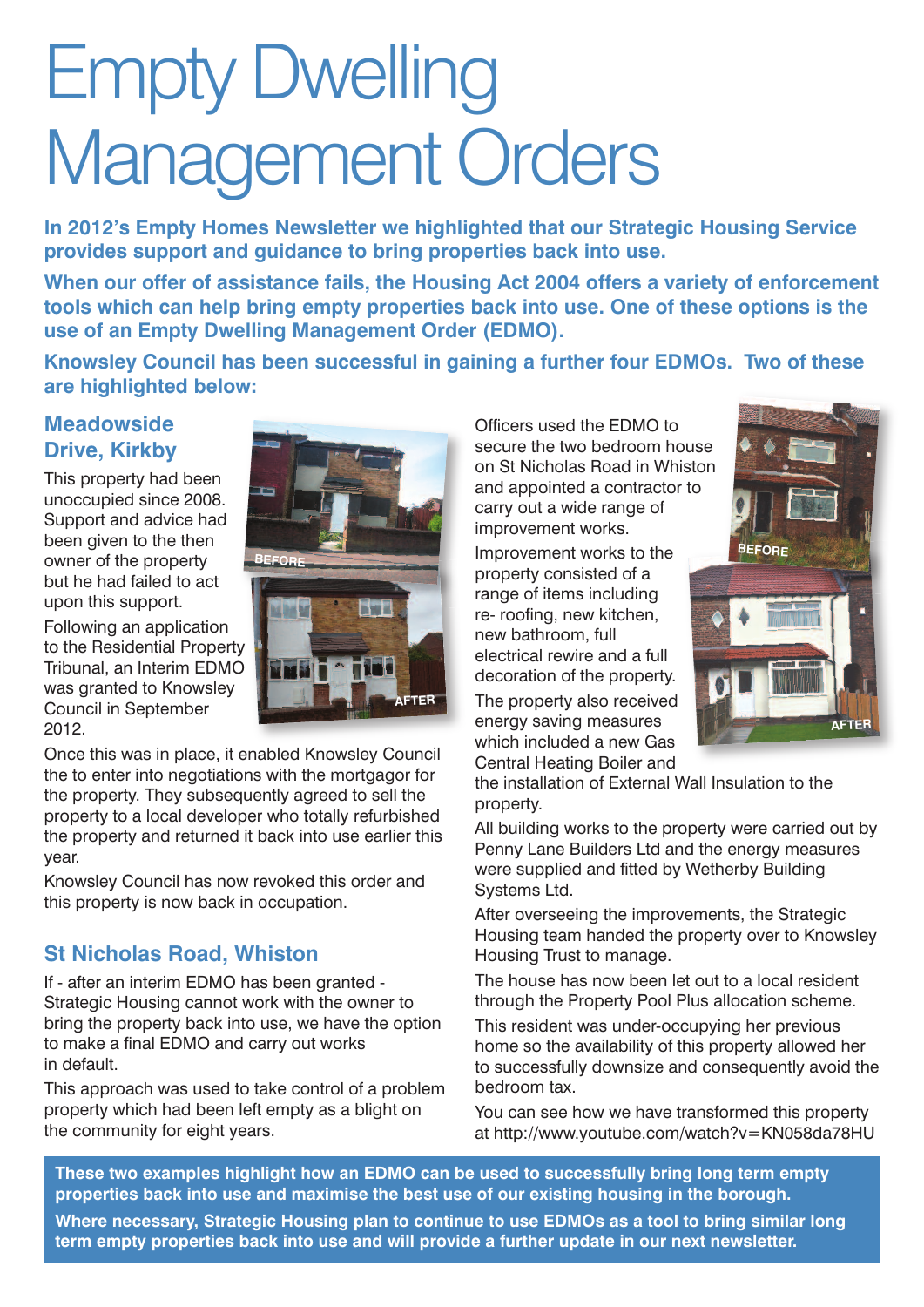# **National**<br>Empty Empty Homes **Dar**

**National Empty Homes Loan Fund is an innovative new scheme aimed at bringing some of England's 710,000 empty homes back into use launched in the summer of 2013.**

- Knowsley Council is one of 46 local authorities taking part in the scheme, which aims to bring empty properties back into use to help tackle the country's housing shortage.
- In a joint initiative between Knowsley Council, the Empty Homes Agency, the Government and the Ecology Building Society, the scheme can provide loans of up to £15,000 to owners of empty properties to help bring them back into affordable use.
- The National Empty Homes Loan Fund will enable access to secured loans at a fixed at 5% interest rate, and will enable owners to renovate the property to a Decent Home Standard.
- To be eligible for the National Empty Homes Loan you must:
	- 1. Be the owner of an empty property that has been empty for six months or more;
	- 2. Be over 18 years of age;
	- 3. Not have secured borrowing of more than 70%of the property's value in total (including the Empty Homes Loan); and
	- 4. Have the ability to repay the loan.
- There are no fees to pay if you apply through Knowsley Council. If you apply direct there are administration and valuation fees applicable.

**If you are interested in applying for a loan contact Tony Doyle on 0151 443 5837 or email tony.doyle@knowsley.gov.uk**

## Council Tax charges What you need to know

**The Government has given local authorities discretion to award discounts on empty properties, the cost of which is borne locally. The council has introduced one month's full discount, followed by a 100% charge on empty properties.**

Owners of vacant and unfurnished properties will therefore have nothing to pay for the first month they are vacant. After this time, they will be charged at the full council tax level. Properties that require major repairs will be charged at the full council tax level from the date they become vacant.

#### **Long term unoccupied and unfurnished property**

From April 2013, properties which have been vacant in excess of two years will be subject to an additional premium charge of 50%.



#### **Second homes and unoccupied furnished property**

From April 2013, if a property is not anyone's main home, the owner will be charged the full council tax. This will apply to unoccupied properties (which are substantially furnished) and second homes (furnished properties that are not used as main residences). Certain second homes would continue to have their bill reduced by 50%, in the following situations:

- The Council Tax payer is required to live elsewhere in job-related accommodation because of the terms and conditions of their employment, for example a caretaker, minister of religion or a member of the armed services. This does not apply to a second home that you are renting because living there is convenient for work.
- The second home is a pitch occupied by a caravan or a mooring occupied by a boat.
- A planning restriction on the second home prevents occupancy for a continuous period of at least 28 days in a year.